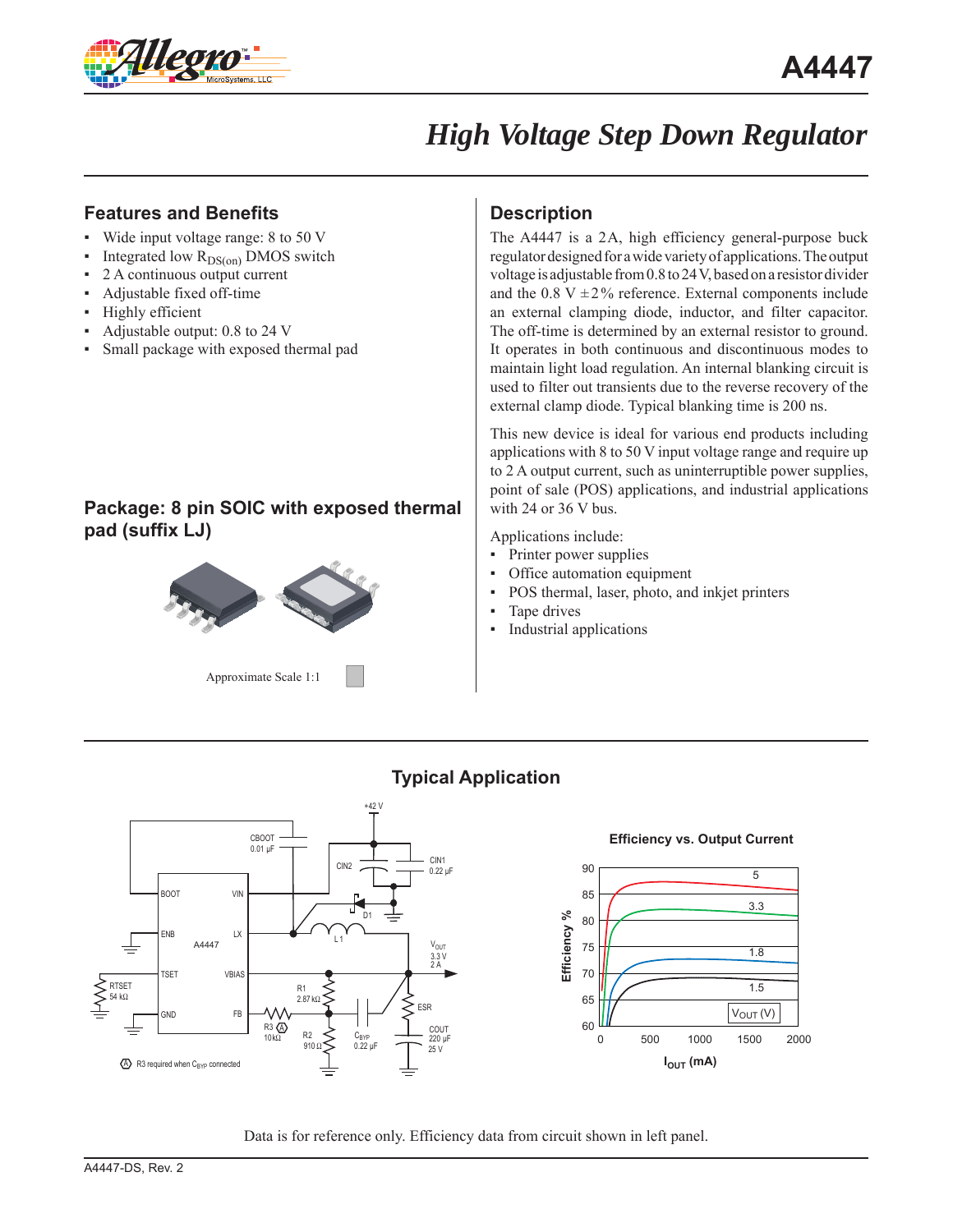### **Absolute Maximum Ratings**

| <b>Characteristic</b>                      | Symbol               | <b>Conditions</b> | Min.                     | Typ. | Max. | <b>Units</b>  |
|--------------------------------------------|----------------------|-------------------|--------------------------|------|------|---------------|
| <b>VIN Supply Voltage</b>                  | $V_{IN}$             |                   |                          |      | 50   |               |
| <b>VBIAS Input Voltage</b>                 | $V_{BIAS}$           |                   | $-0.3$                   |      |      |               |
| SW Switching Voltage                       | $V_{\rm S}$          |                   | $-1$                     |      |      |               |
| <b>ENB Input Voltage Range</b>             | $V_{ENB}$            |                   | $-0.3$                   |      |      | $\mathcal{U}$ |
| <b>Operating Ambient Temperature Range</b> | $T_A$                |                   | $-20$                    |      | 85   | $^{\circ}C$   |
| Junction Temperature                       | T <sub>1</sub> (max) |                   | $\overline{\phantom{0}}$ |      | 150  | $^{\circ}$ C  |
| Storage Temperature                        | $I_{\text{stg}}$     |                   | $-55$                    |      | 150  | $^{\circ}C$   |

\*Output current rating may be limited by duty cycle, ambient temperature, and heat sinking. Under any set of conditions, do not exceed the specified current ratings, or a junction temperature,  $T_{\rm J}$ , of 150°C.

#### **Thermal Characteristics\***may require derating at maximum conditions, see application section for optimization

| Characteristic                                  | Symbol                           | Test Conditions*                                                               | Value | <b>Unit</b> |
|-------------------------------------------------|----------------------------------|--------------------------------------------------------------------------------|-------|-------------|
| Package Thermal Resistance                      | $R_{\theta JA}$                  | On 4-layer PCB based on JEDEC standard                                         | 35    | °C/W        |
| (Junction to Ambient)                           |                                  | On 2-layer generic test PCB with 0.8 in. <sup>2</sup> of copper area each side | 62    | °C/W        |
| Package Thermal Resistance<br>(Junction to Pad) | $\mathsf{R}_{\theta\mathsf{JP}}$ |                                                                                |       | °C/W        |

\*Additional thermal information available on the Allegro™ website.

### **Ordering Information**

Use the following complete part numbers when ordering:

| <b>Part Number</b> | <b>Packing</b>                | <b>Description</b>                                                                               |
|--------------------|-------------------------------|--------------------------------------------------------------------------------------------------|
| A4447SLJTR-T       | 13-in. reel, 3000 pieces/reel | LJ package, SOIC surface mount with<br>exposed thermal pad; leadframe plating<br>100% matte tin. |

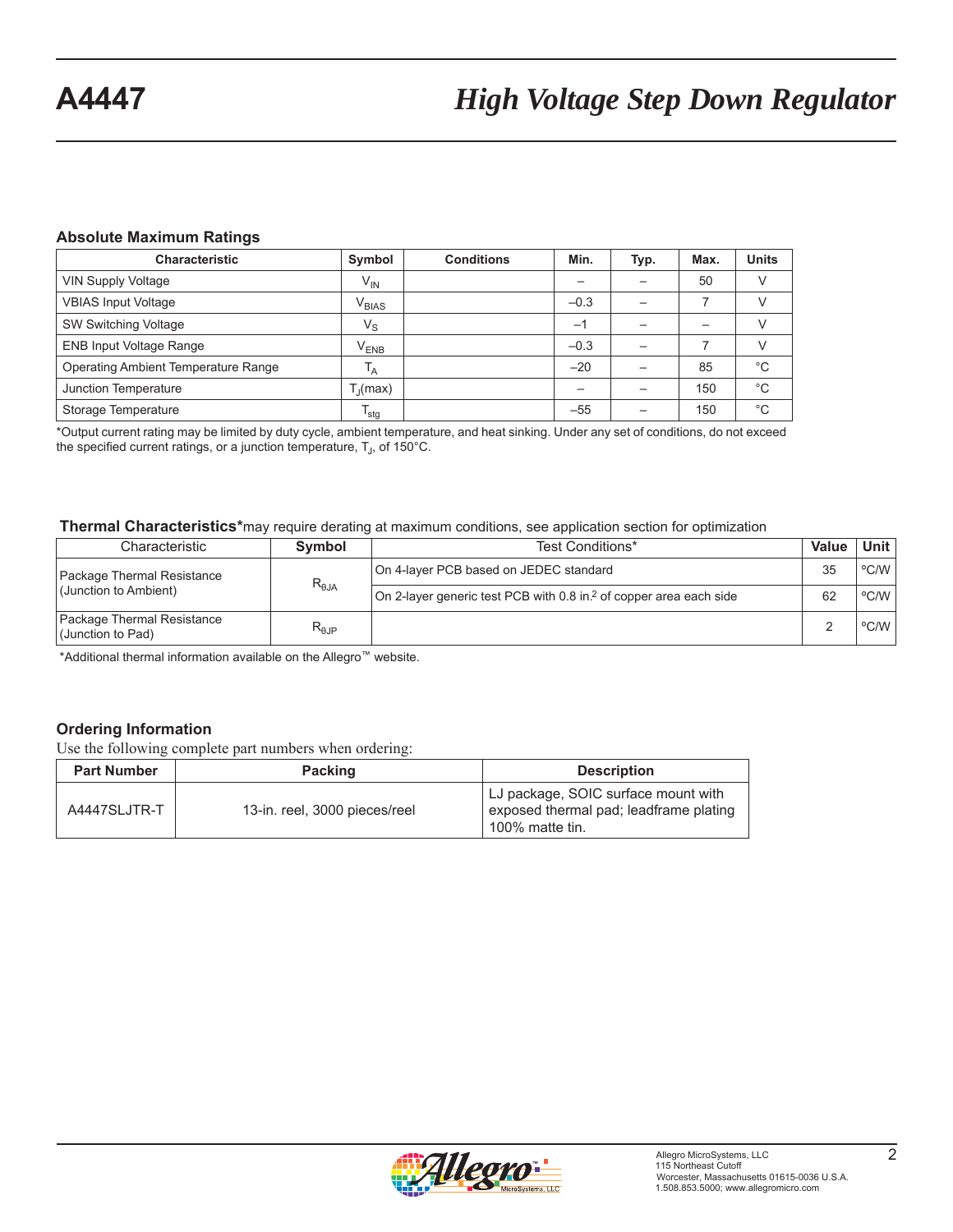Functional Block Diagram



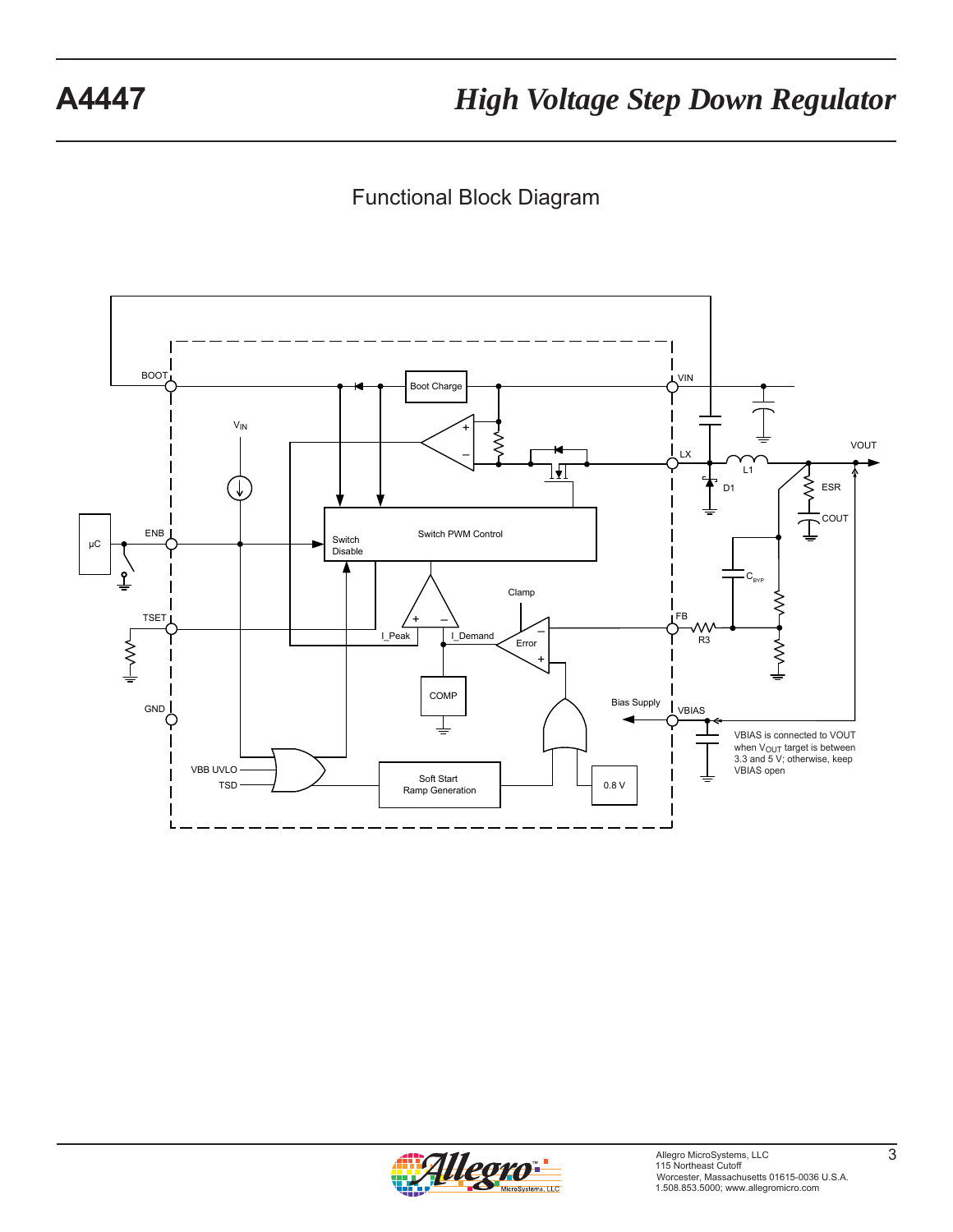## **ELECTRICAL CHARACTERISTICS<sup>1,2</sup> at T<sub>A</sub> = 25°C, V<sub>IN</sub> = 8 to 50 V (unless noted otherwise)**

| <b>Characteristics</b>             | Symbol                 | <b>Test Conditions</b>                                                      |                          | Typ.                     | Max.                     | <b>Units</b>   |
|------------------------------------|------------------------|-----------------------------------------------------------------------------|--------------------------|--------------------------|--------------------------|----------------|
|                                    |                        | $V_{ENB}$ = LOW, $I_{OUT}$ = 0 mA, $V_{IN}$ = 42 V,<br>$V_{BIAS} = V_{OUT}$ |                          | 0.90                     | 1.35                     | m <sub>A</sub> |
| VIN Quiescent Current <sup>3</sup> | $I_{VIN(Q)}$           | $V_{ENB}$ = LOW, $I_{OUT}$ = 0 mA, $V_{IN}$ = 42 V,<br>$V_{BIAS}$ < 3 V     | —                        | 4.4                      | 6.35                     | mA             |
|                                    |                        | $V_{ENB}$ = HIGH                                                            | $\overline{\phantom{0}}$ | $\overline{\phantom{0}}$ | 100                      | μA             |
| <b>VBIAS Input Current</b>         | $I_{BIAS}$             | $V_{BIAS} = V_{OUT}$                                                        | $\overline{\phantom{0}}$ | 3.5                      | 5                        | mA             |
|                                    |                        | $T_A = 25^{\circ}C$ , $I_{OUT} = 2 A$                                       | $\overline{\phantom{0}}$ | 450                      | $\overline{\phantom{0}}$ | $m\Omega$      |
| <b>Buck Switch On Resistance</b>   | $R_{DS(on)}$           | $T_A$ = 125°C, $I_{OUT}$ = 2 A                                              | $\overline{\phantom{0}}$ | 650                      | $\overline{\phantom{0}}$ | $m\Omega$      |
| Fixed Off-Time Proportion          | $t_{off}$              | Based on calculated value                                                   | $-15$                    | $\overline{\phantom{0}}$ | 15                       | $\%$           |
| Feedback Voltage                   | $V_{FB}$               |                                                                             | 0.784                    | 0.8                      | 0.816                    | V              |
| <b>Output Voltage Regulation</b>   | $V_{OUT}$              | $I_{OUT}$ = 0 mA to 2 A                                                     | $-3$                     | $\overline{\phantom{0}}$ | 3                        | $\%$           |
| Feedback Input Bias Current        | $I_{FB}$               |                                                                             | $-400$                   | $-100$                   | 100                      | nA             |
| Soft Start Time                    | $t_{\rm ss}$           |                                                                             | 5                        | 10                       | 15                       | ms             |
|                                    |                        | $V_{FB}$ > 0.4 V                                                            | 2.2                      | $\overline{\phantom{0}}$ | 3                        | A              |
| <b>Buck Switch Current Limit</b>   | $I_{CL}$               | $V_{FB}$ < 0.4 V                                                            | 0.5                      |                          | 1.2                      | A              |
| <b>ENB Open Circuit Voltage</b>    | $V_{OC}$               | Output disabled                                                             | 2.0                      | $\overline{\phantom{0}}$ | 7                        | $\vee$         |
| <b>ENB Input Voltage Threshold</b> | $V_{ENB(0)}$           | LOW level input (Logic 0), output enabled                                   | $\overline{\phantom{0}}$ | $\overline{\phantom{0}}$ | 1.0                      | $\vee$         |
| <b>ENB Input Current</b>           | $I_{ENB(0)}$           | $V_{ENB} = 0 V$                                                             | $-10$                    |                          | $-1$                     | μA             |
| VIN Undervoltage Threshold         | V <sub>UVLO</sub>      | $V_{IN}$ rising                                                             | 6.6                      | 6.9                      | 7.2                      | $\vee$         |
| VIN Undervoltage Hysteresis        | V <sub>UVLO(hys)</sub> | $V_{IN}$ falling                                                            | 0.7                      | $\overline{\phantom{0}}$ | 1.1                      | $\vee$         |
| Thermal Shutdown Temperature       | $T_{\text{JTSD}}$      | Temperature increasing                                                      | $\overline{\phantom{0}}$ | 165                      | $\overline{\phantom{0}}$ | $^{\circ}C$    |
| Thermal Shutdown Hysteresis        | $T_{\text{JTSD(hys)}}$ | $Recovery = T_{JTSD} - T_{JTSD(hys)}$                                       | $\qquad \qquad -$        | 15                       |                          | $^{\circ}$ C   |

1Negative current is defined as coming out of (sourcing) the specified device pin.

2Specifications over the junction temperature range of 0ºC to 125ºC are assured by design and characterization.

 $3VBIAS$  is connected to VOUT when the  $V_{OUT}$  target is between 3.3 and 5 V.

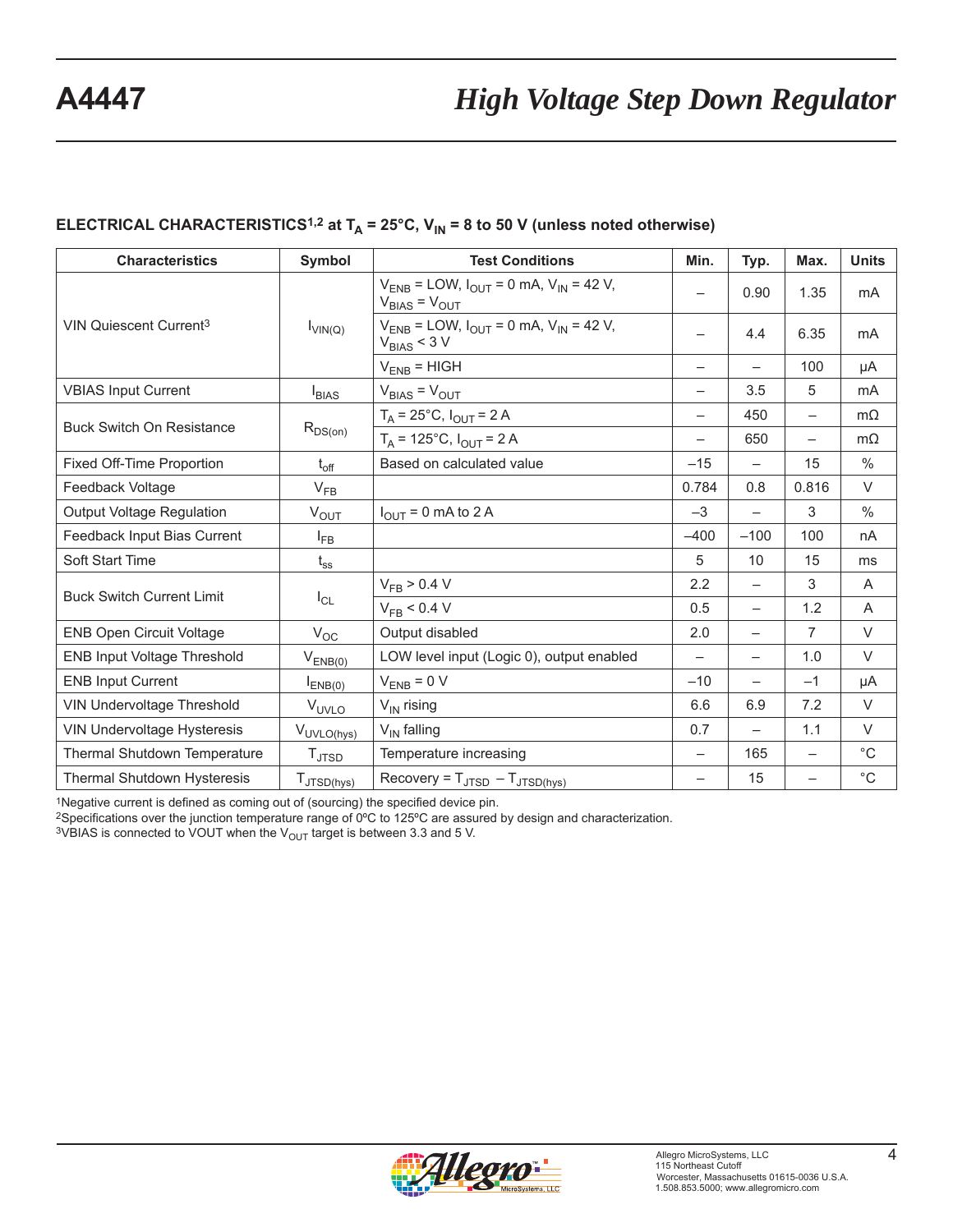# Functional Description

The A4447 is a fixed off-time, current mode controlled, buck regulator. The regulator requires an external clamping diode, inductor, and filter capacitor. It operates in both continuous and discontinuous modes. An internal blanking circuit is used to filter out transients resulting from the reverse recovery of the external clamp diode. Typical blanking time is 200 ns.

The value of a resistor between the TSET and GND determines the fixed off-time (see graph in the  $t_{OFF}$  section).

**V<sub>OUT</sub>**. The output voltage is adjustable from 0.8 to 24 V, set by an external resistor divider. The voltage can be calculated with the following formula:

$$
V_{\text{OUT}} = V_{\text{FB}} \times (1 + \text{R1/R2}) \tag{1}
$$

**Light Load Regulation.** To maintain voltage regulation during light load conditions, the switching regulator enters a cycle-skipping mode. As the output current decreases, there remains some energy that is stored during the power switch minimum on-time. In order to prevent the output voltage from rising, the regulator skips cycles once it reaches the minimum on-time, effectively making the off-time larger.

**Soft Start.** An internal ramp generator and counter allow the output to slowly ramp up. This limits the maximum demand on the external power supply by controlling the inrush current required to charge the external capacitor and any DC load at startup. Internally, the ramp is set to 10 ms nominal rise time. During soft start, current limit is 2.2 A minimum.

The following conditions are required to trigger a soft start:

- $V_{IN} > 6 V$
- ENB pin input falling edge
- Reset of a TSD (thermal shut down) event

V<sub>BIAS</sub>. To improve overall system efficiency, the regulator output,  $V<sub>OUT</sub>$ , is connected to the VBIAS input to supply the operating bias current during normal operating conditions. During startup the circuitry is run off of the VIN supply. VBIAS should be connected to VOUT when the  $V_{\text{OUT}}$  target level is between 3.3 and 5 V. If the output voltage is less than 3.3 V, then the A4447 can operate with an internal supply and pay a penalty in efficiency, as the bias current will come from the high voltage supply, VIN. VBIAS can also be supplied with an external voltage source. No power-up sequencing is required for normal operation.

**ON/OFF Control.** The ENB pin is externally pulled to ground to enable the device and begin the soft start sequence. When the ENB is open circuited, the switcher is disabled and the output decays to 0 V.

**Protection.** The buck switch will be disabled under one or more

of the following fault conditions:

- $V_{IN}$  < 6 V
- $\cdot$  ENB pin = open circuit
- TSD fault

When the device comes out of a TSD fault, it will go into a soft start to limit inrush current.

**t<sub>OFF</sub>**. The value of a resistor between the TSET pin and ground determines the fixed off-time. The formula to calculate  $t_{\text{OFF}}$  ( $\mu$ s) is:

$$
t_{\text{OFF}} = R_{\text{TSET}} \left( \frac{1 - 0.03 \times V_{\text{BIAS}}}{10.2 \times 10^9} \right), \tag{2}
$$

where  $R_{TSET}$  (k $\Omega$ ) is the value of the resistor. If the VBIAS pin is left open, use  $V_{BIAS} = 0$  in equation 2. Results are shown in the following graph:



The R<sub>TSET</sub> resistor should be not smaller than 7.65 kΩ  $\pm$ 2% to prevent very short off-times from violating the minimum on-time of the switcher.

**Shorted Load.** If the voltage on the FB pin falls below 0.4 V, the regulator will invoke a 0.85 A typical overcurrent limit to handle the shorted load condition at the regulator output. For low output voltages at power up and in the case of a shorted output, the offtime is extended to prevent loss of control of the current limit due to the minimum on-time of the switcher.

The extension of the off-time is based on the value of the TSET multiplier and the FB voltage, as shown in the following table:

| $V_{FR}$ (V) | <b>TSET Multiplier</b> |
|--------------|------------------------|
| < 0.16       | $8 \times t_{OFF}$     |
| < 0.32       | $4 \times t_{OFF}$     |
| ${}_{0.5}$   | $2 \times t_{OFF}$     |
| > 0.5        | $t_{\text{OFF}}$       |

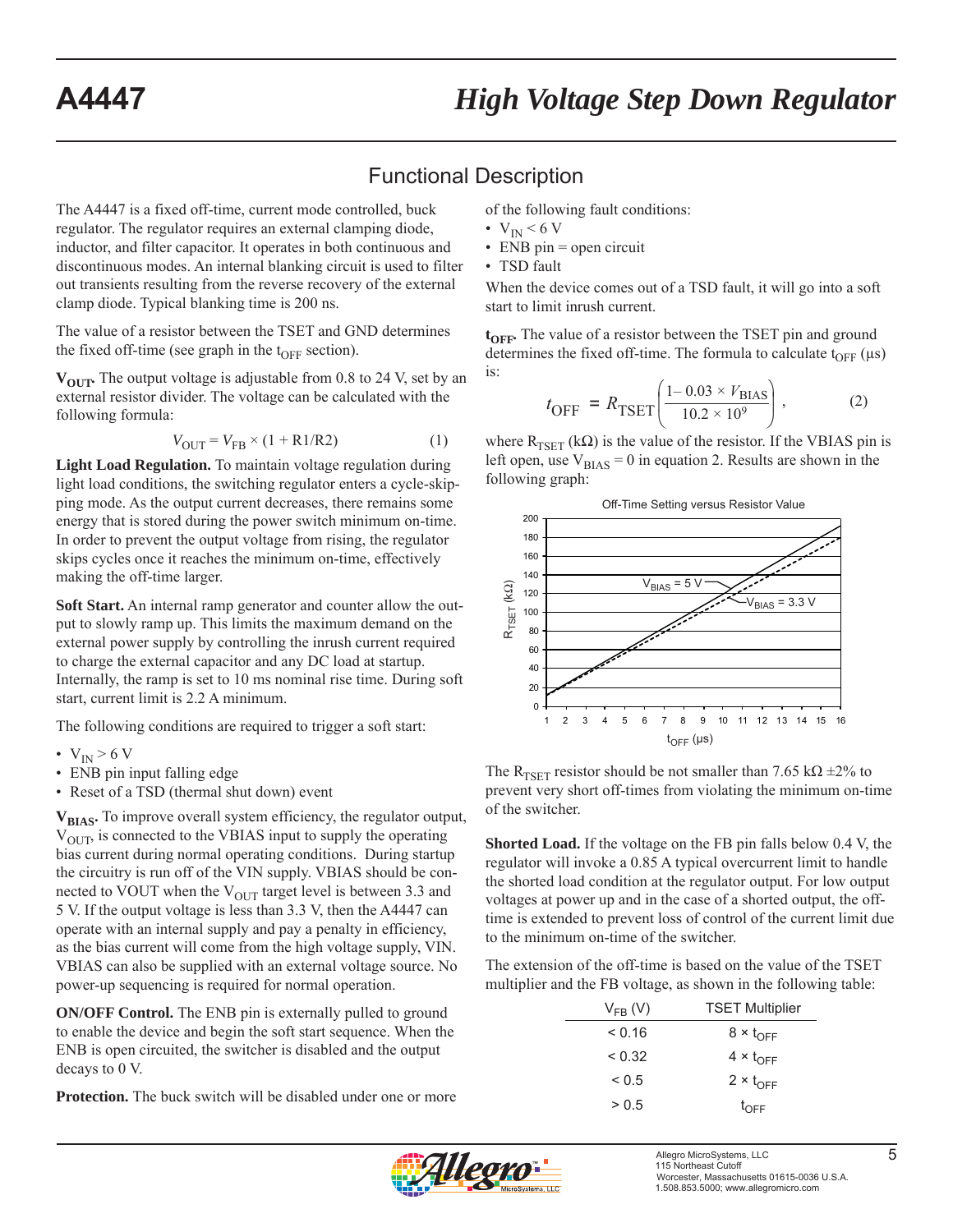## Component Selection

**L1.** The inductor must be rated to handle the total load current. The value should be chosen to keep the ripple current to a reasonable value. The ripple current,  $I_{RIPPI,E}$ , can be calculated by:

$$
I_{\text{RIPPLE}} = V_{\text{L(OFF)}} \times t_{\text{OFF}} / L \tag{3}
$$

$$
V_{L(OFF)} = V_{OUT} + V_f + I_{L(AV)} \times R_L \tag{4}
$$

Example:

Given  $V_{\text{OUT}}$  = 5 V, V<sub>f</sub> = 0.55 V, V<sub>IN</sub> = 42 V, I<sub>LOAD</sub> = 0.5 A, power inductor with L = 180  $\mu$ H and R<sub>L</sub> = 0.5  $\Omega$  Rdc at 55°C, t<sub>OFF</sub> = 7 μs, and  $R_{DS(0n)} = 1 \Omega$ .

Substituting into equation 4:

$$
V_{L(OFF)} = 5 V + 0.55 V + 0.5 A \times 0.5 \Omega = 5.8 V
$$

Substituting into equation 3:

$$
I_{RIPPLE} = 5.8 \text{ V} \times 7 \text{ }\mu\text{s} / 180 \text{ }\mu\text{H} = 225 \text{ mA}
$$

The switching frequency,  $f_{SW}$  can then be estimated by:

$$
f_{SW} = 1 / (t_{ON} + t_{OFF})
$$
 (5)

$$
t_{\rm ON} = I_{\rm RIPPLE} \times L / V_{\rm L(ON)} \tag{6}
$$

$$
V_{L(ON)} = V_{IN} - I_{L(AV)} \times R_{DS(on)} - I_{L(AV)} \times R_{L} - V_{OUT}
$$
 (7)

Substituting into equation 7:

$$
V_{L(ON)} = 42 V - 0.5 A \times 1 \Omega - 0.5 A \times 0.5 \Omega - 5 V = 36 V
$$
  
Substituting into equation 6:

$$
t_{ON} = 225\;mA \times 180\;\mu H \,/\,36\;V = 1.12\;\mu s
$$

Substituting into equation 7:

$$
f_{SW} = 1 / (7 \,\mu s + 1.12 \,\mu s) = 123 \,\text{kHz}
$$

Higher inductor values can be chosen to lower the ripple current. This may be an option if it is required to increase the total maximum current available above that drawn from the switching regulator. The maximum total current available,  $I_{\text{LOAD}(MAX)}$ , is:

$$
I_{\text{LOAD(MAX)}} = I_{\text{CL}}(\text{min}) - I_{\text{RIPPLE}}/2 \tag{8}
$$

where  $I_{\text{CL}}(min)$  is 2.2 A, from the Electrical Characteristics table.

**D1.** The Schottky catch diode should be rated to handle 1.2 times the maximum load current. The voltage rating should be higher than the maximum input voltage expected during all operating conditions. The duty cycle for high input voltages can be very close to 100%.

**COUT.** The main consideration in selecting an output capacitor is voltage ripple on the output. For electrolytic output capacitors, a low-ESR type is recommended.

The peak-to-peak output voltage ripple is simply  $I_{RIPPLE}$   $\times$ ESR. Note that increasing the inductor value can decrease the ripple current. The minimum voltage rating of the capacitor is 10 V. However, because ESR decreases with voltage, the most cost-effective choice may be rated higher in voltage. It is recommended that the ESR be less than 100 m $\Omega$ .

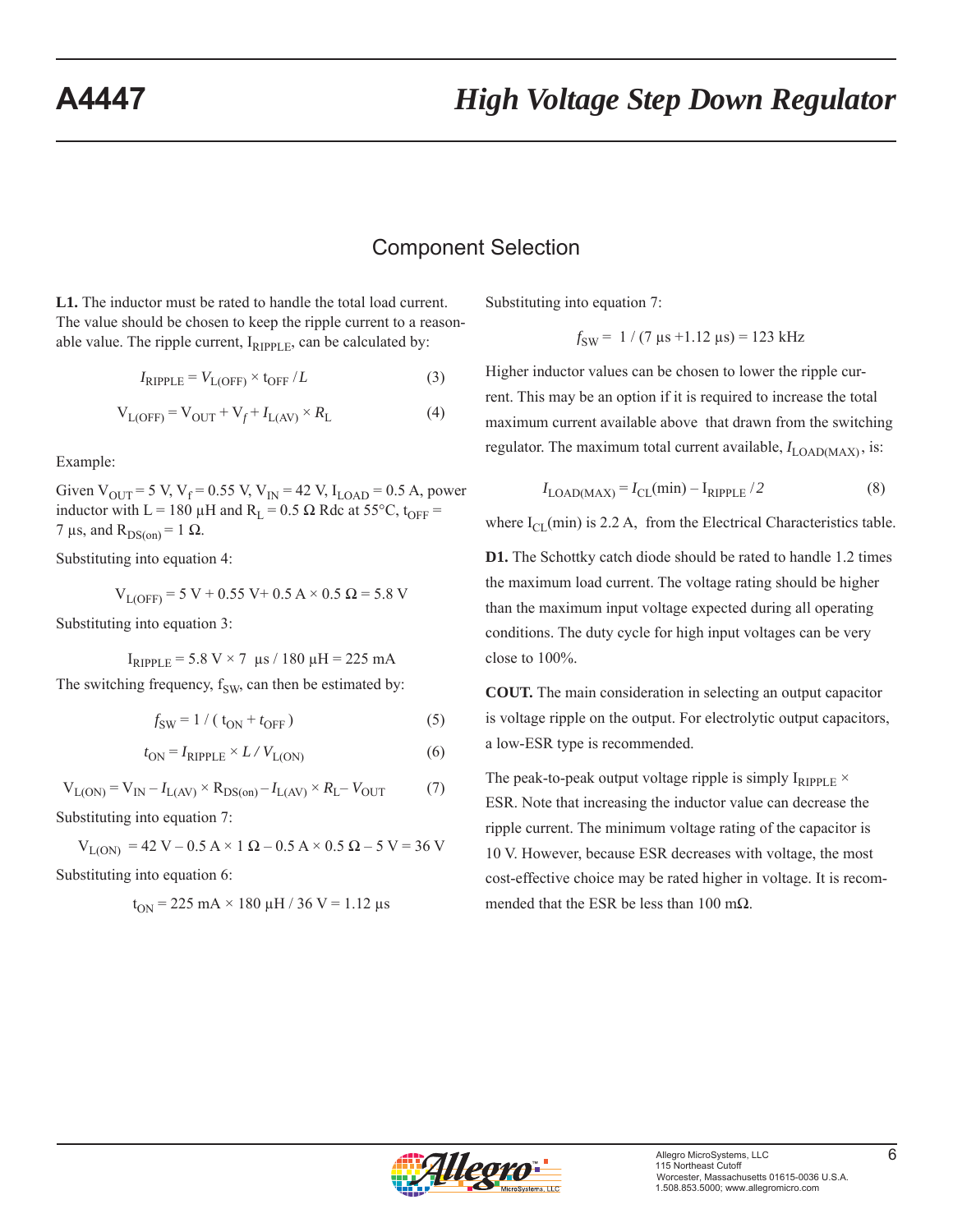**RTSET Selection.** Correct selection of RTSET values will ensure that minimum on time of the switcher is not violated and prevent the switcher from cycle skipping. For a given  $V_{IN}$ to  $V_{\text{OUT}}$  ratio,  $R_{\text{TSET}}$  must be greater than or equal to the value defined by the curve in the RTEST Value Selection graph below.

Note. The curve represents the minimum RTSET value. When calculating  $R_{TSET}$ , be sure to use  $V_{IN}(max) / V_{OUT}(min)$ . Resistor tolerance should also be considered, so that under all operating conditions the resistance on the TSET pin remains as close to the curve as possible.

The RTEST Selection table shows recommended  $R_{TSET}$  values based on common operating conditions. For other operating conditions, refer to the RTSET Value Selection graph.

**CBYP Selection.** In certain applications,  $C_{\text{BYP}}$  can be used to improve closed loop response of the converter. Typically, a 0.22 uF capacitor ensures better loop response for wide range of applications. Resistor R3 prevents negative voltage on the FB pin due to  $C_{\text{BYP}}$  capacitor during sudden changes in  $V_{\text{OUT}}$ .

**FB Resistor Selection.** The impedance of the FB network should be kept low to improve noise immunity. Large value resistors can pick up noise generated by the inductor, which can affect voltage regulation of the switcher.

#### **RTSET Value Selection\***

| <b>Selection Graph</b>                                                                        |                 |                  | <b>Recommended Common Values</b> |                                        |
|-----------------------------------------------------------------------------------------------|-----------------|------------------|----------------------------------|----------------------------------------|
| 70<br>65                                                                                      | $V_{IN}$<br>(V) | $V_{OUT}$<br>(V) | $V_{IN}/V_{OUT}$                 | R <sub>TSET</sub> Value<br>$(k\Omega)$ |
| 60                                                                                            | 42              | 5                | 8.4                              | 37.4                                   |
| 55<br>Violation of<br>50                                                                      | 42              | 3.3              | 12.7                             | 54.9                                   |
| Minimum On-Time<br>45                                                                         | 42              | 1.8              | 23.3                             | 90.9                                   |
| $V_{\text{N}}$ / $V_{\text{OUT}}$ <sup>45</sup><br>$\frac{45}{30}$                            | 42              | 1.5              | 28                               | 105                                    |
|                                                                                               | 24              | 5                | 4.8                              | 20.0                                   |
| 25                                                                                            | 24              | 3.3              | 7.3                              | 32.4                                   |
| 20                                                                                            | 24              | 1.8              | 13.3                             | 54.9                                   |
| Safe Operating Area<br>15                                                                     | 24              | 1.5              | 16                               | 66.5                                   |
| 10                                                                                            | 12              | 5                | 2.4                              | 7.68                                   |
| 5<br>$0 \cdot$                                                                                | 12              | 3.3              | 3.6                              | 13.7                                   |
| 30<br>15<br>165<br>180<br>195<br>210<br>45<br>60<br>150<br>0<br>75<br>135<br>120<br>90<br>105 | 12              | 1.8              | 6.6                              | 30.1                                   |
| $R_{\mathsf{TSET}}$ (kΩ)                                                                      | 12              | 1.5              | 8                                | 37.4                                   |

\*The R<sub>TSET</sub> resistor should be not smaller than 7.65 kΩ  $\pm$ 2% to prevent very short off-times from violating the minimum on-time of the switcher.

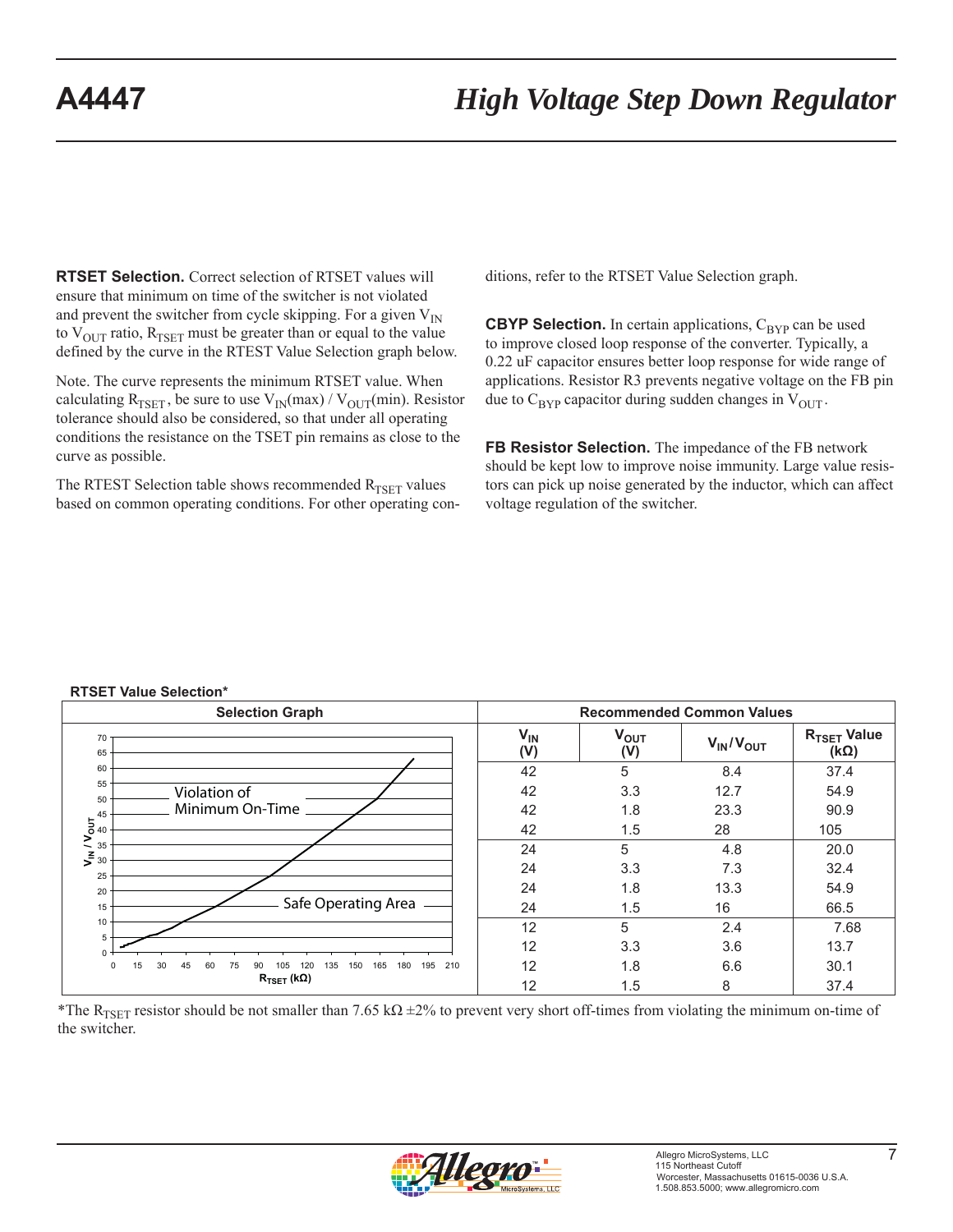### **Recommended Components**

| <b>Component</b> |                                                                                | <b>Part Number</b> |                        |                 |  |
|------------------|--------------------------------------------------------------------------------|--------------------|------------------------|-----------------|--|
| L1               | Sumida 68 µH                                                                   |                    |                        | RCH1216BNP-680K |  |
| D <sub>1</sub>   | NIEC Schottky Barrier Diode 60 V TO-252AA                                      |                    |                        | NSQ03A06        |  |
| $C_{BYP}$        | Ceramic X7A 0.22 µF 100 V                                                      |                    |                        | Generic         |  |
| <b>CBOOT</b>     | Ceramic X7A 0.01 µF 100 V                                                      |                    |                        | Generic         |  |
|                  | Electrolytic 100 $\mu$ F 50 V; must be able to handle worst case ripple curent |                    |                        | Generic         |  |
| <b>CIN</b>       | Ceramic X7A 0.22 µF 50 V<br>Generic                                            |                    |                        |                 |  |
|                  | United Chemi-Con PXA 220 µF 16 V Low ESR<br>PXA16VC221MJ12TP                   |                    |                        |                 |  |
| <b>COUT</b>      | Rubycon ZL 220 µF 25 V Low ESR<br>(Option 1)                                   |                    |                        | 25ZL220M8x11.5  |  |
|                  | Panasonic FM 220 µF 25 V Low ESR (Option 2)<br>EEUFM1E221                      |                    |                        |                 |  |
|                  | $V_{OUT}$                                                                      |                    |                        |                 |  |
|                  | 1.5V                                                                           | 1.8V               | 3.3V                   | 5 V             |  |
| R <sub>1</sub>   | $1.30 k\Omega$                                                                 | $2.55 k\Omega$     | 2.87 $k\Omega$         | $6.34 k\Omega$  |  |
| R <sub>2</sub>   | 1.47 $k\Omega$<br>$2.00 k\Omega$<br>$0.910 k\Omega$                            |                    | $1.20 \text{ k}\Omega$ |                 |  |
| R <sub>3</sub>   | 10 k $\Omega$                                                                  |                    |                        |                 |  |

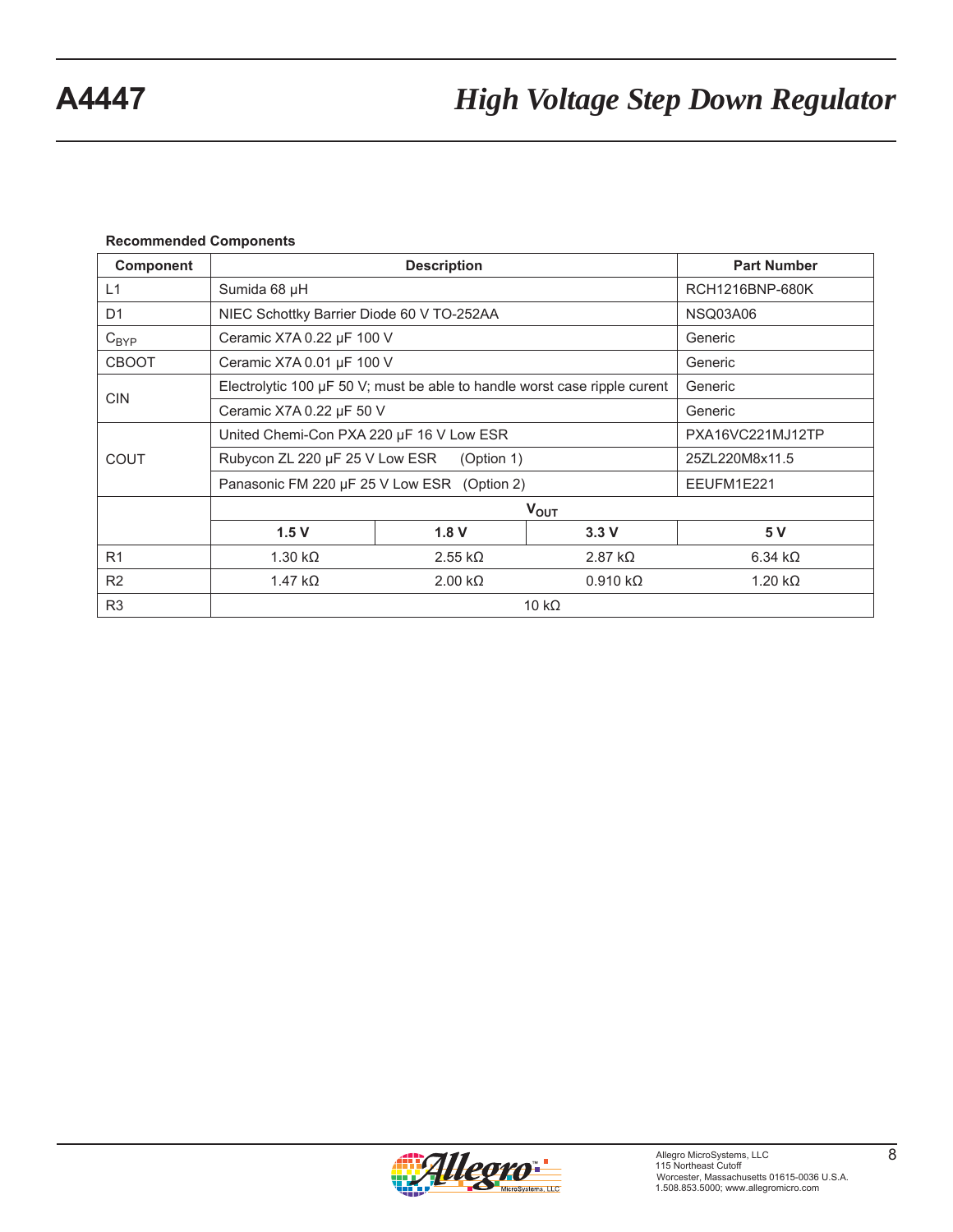## Recommended PCB Layout

In order to minimize the effects of ground bounce and offset issues, it is important to have a low impedance ground located very close to the device. This grounding scheme is known as star grounding. It is likely that a ground plane will be necessary to meet thermal requirements. The recommended land pattern illustrates how to create a low impedance ground that will also assist with removing thermal energy from the device.

The input capacitor must be placed as close as possible to the VIN terminal because during the on cycle it is responsible for supplying the current to the switcher. During the off cycle, the current path is from the negative terminal of the COUT cap, through the diode and inductor, and then to the load. As a result, COUT and the rectifier diode must share the connection at the negative terminal of the CIN capacitor in order to reduce ground bounce when the diode is conducting.

The inductor should be connected as close as possible to the switching node to minimize noise. Some applications may require a shielded inductor due to EMI restrictions. This will depend on the application and parameters defined by the system that will host the regulator.

The high voltage-switching node could affect  $R_{TSET}$ . If longer off-times are used, the resistance on the RTSET pin can be quite large. When designing the layout, try to keep RTSET away from the inductor and switching node. It is also beneficial to keep the trace as short as possible to reduce the effect of noise injection. Because of this layout guideline, the TSET pin is located on the other side of the device, away from the switching node.

The FB resistor network should have a lower impedance to avoid interference from the switching node. Because the impedance on the FB node can be controlled, it is not as critical to keep the network isolated. It is important to keep the ground trace short so that ground bounce cannot effect the output voltage regulation.



The large star ground area on the populated side of the PCB, shown in the diagram as the GND nodes, supports high current throughput, and allows the VOUT node to be located as close as practical to the A4447 (U1). Thermal conduction from the A4447 is enhanced by direct contact of its exposed thermal pad to the smaller ground area under the A4447. This area is connected by thermal vias to the large copper ground plane on the unpopulated side of the PCB.

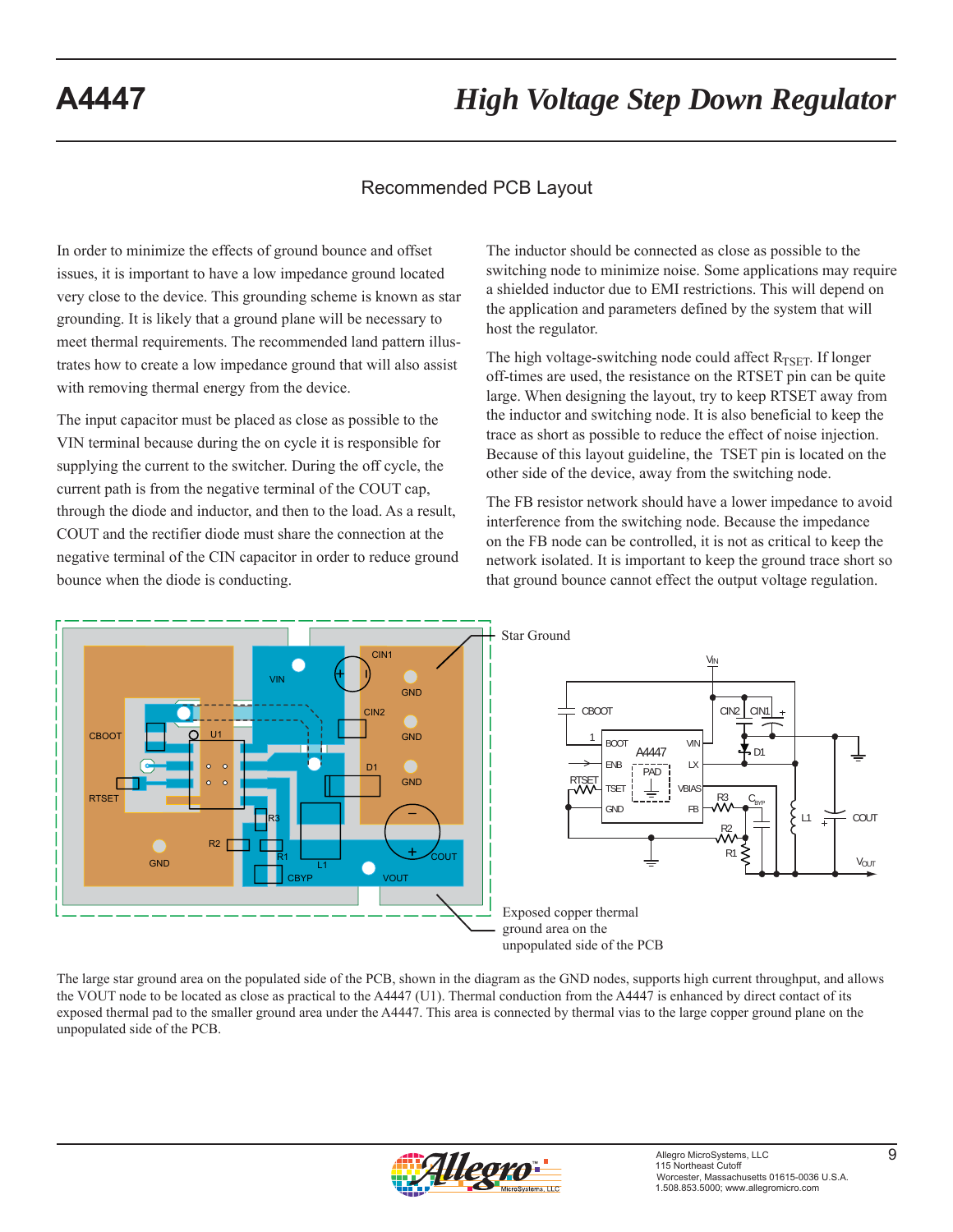### **Optimizing Thermal Layout**

The features of the printed circuit board, including heat conduction and adjacent thermal sources such as other components, have a very significant effect on the thermal performance of the device. To optimize thermal performance, the following should be taken into account:

- The device exposed thermal pad should be connected to as much copper area as is available.
- Copper thickness should be as high as possible (for example, 2 oz. or greater for higher power applications).
- The greater the quantity of thermal vias, the better the dissipation. If the expense of vias is a concern, studies have shown that concentrating the vias directly under the device in a tight pattern, as shown in figure 6, has the greatest effect.
- Additional exposed copper area on the opposite side of the board should be connected by means of the thermal vias. The copper should cover as much area as possible.
- Other thermal sources should be placed as remote from the device as possible



Suggested PCB layout for thermal optimization (maximum available bottom-layer copper recommended)

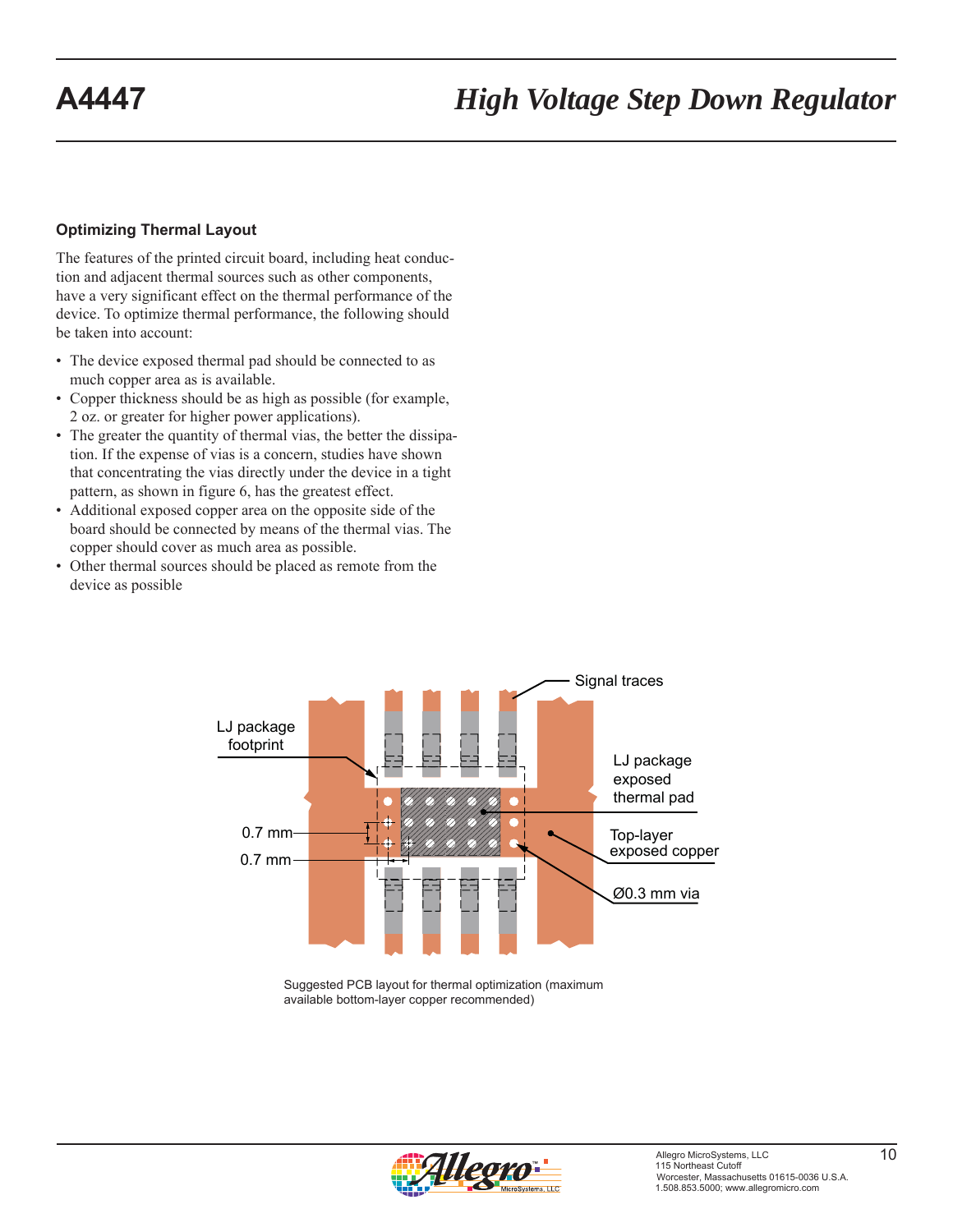Package LJ, 8 Pin SOIC



# Terminal List Table



| <b>Number</b> | <b>Name</b>  | <b>Description</b>                |
|---------------|--------------|-----------------------------------|
|               | <b>BOOT</b>  | Gate drive boost node             |
| 2             | <b>ENB</b>   | On/off control; logic input       |
| 3             | <b>TSET</b>  | Off-time setting                  |
| 4             | <b>GND</b>   | Ground                            |
| 5             | FB.          | Feedback for adjustable regulator |
| 6             | <b>VBIAS</b> | Bias supply input                 |
|               | LX           | Buck switching node               |
| ጸ             | VIN          | Supply input                      |